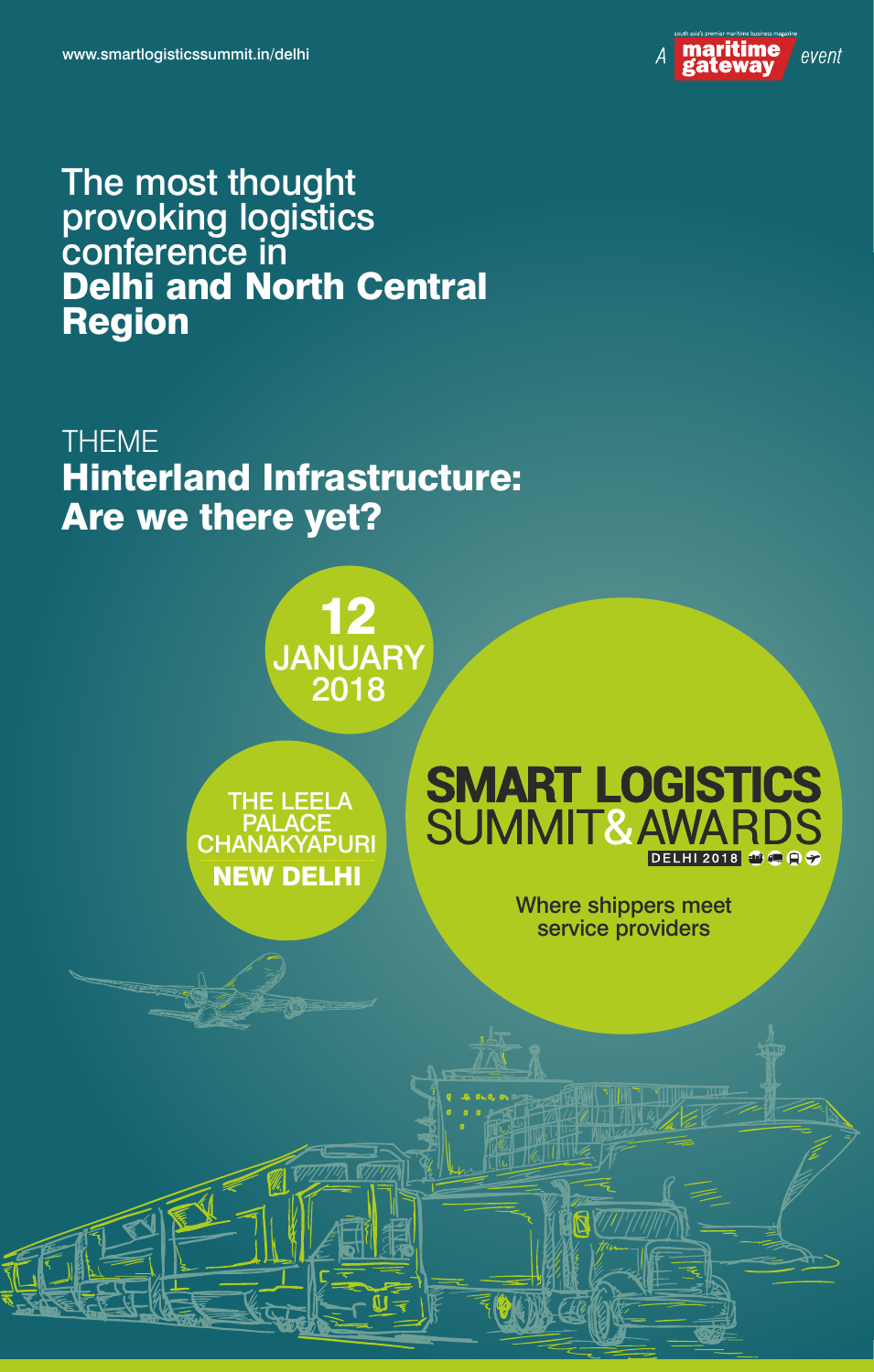

After resounding footfall at the 'Smart Logistics Summit & Awards' at Hyderabad, Bengaluru, Amaravati and Bhubaneswar, the latest stop for the elite series is national capital New Delhi.

Smart Logistics Summit is a unique platform to reach out to the shippers in deep hinterland, understand their pain points in moving cargo, analyze existing logistic bottlenecks and try to find how service providers could offer better solution for an efficient and smart movement of cargo.

NCR region with an ever-exploding population has been the nerve center of supply chain industry, manufacturers and traders. Delhi and satellite cities of Gurugram, Faridabad, Ghaziabad and Noida with a population base of more than 25 million, a diversified economy consisting of service industries, hub of auto components, textiles & apparel, processed & non-processed food products, consumer goods, metal & engineering, chemical, and e-commerce et al make a perfect investment pitch for itself in warehousing and distribution space.

The ports in Maharashtra and Gujarat have served as major gateways for Delhi and NCR, besides there are also cargo movement to Kolkata, Chennai and Bengaluru as well. Being a landlocked region, ICDs have also flourished in this area. India's biggest ICD, Concor operated ICD Tughlakabad, is the testimony to the cargo generating ability of the region. There are many more public and private company managed container depots have been able to co-exist in the hinterland due to the growing consumerism and cargo demand. Despite the economic, trade and cargo potential, the region has been forced to slowdown due to various constrains. The much delayed infrastructure upgradation has

PROGRAMME

forced a sluggish cargo movement as the road and rail network have been prioritized for people movement. It is time to ponder into many such challenges, and this could be possible when the shippers and logistics service providers meets and elucidates the needs.

It is time to look beyond the traditional, and discover some contemporary tech-enabled 'SMARTER LOGISTICS SOLUTIONS' to transport valued cargo to the desired destinations with 'EASE'.

The 'Smart Logistics Summit & Awards' to be held at The Leela Palace, Chankyapuri, New Delhi on January 12, 2018 should be your destination to experience some of the 'NEO' logistics solutions. A platform through its thoughtful and constructive sessions and interactions, brings together logistics service providers, port and terminal operators, shipping lines, freight forwarders, CFS & ICD operators, exporters/importers, merchandise traders and manufacturers, deemed exporters, trade associations and the government to deliberate on the existing challenges and explore opportunities to make logistics smart. Smart logistics will improve delivery reliability and simplify the supply chain management, benefiting the EXIM community.

A glittering night of 'AWARDS' awaits you recognizing outstanding achievements in the logistics sector of this region.

#### JANUARY 12, 2018

| 13.00hrs onwards : Registrations                |                                                 |
|-------------------------------------------------|-------------------------------------------------|
|                                                 | 14.00hrs - 16.00hrs  Business Session - 1       |
| 16.00hrs $-$ 16.30hrs $\therefore$ Coffee Break |                                                 |
|                                                 | 16.30hrs - 18.00hrs : Business Session - 2      |
|                                                 | 18.00hrs - 19.00hrs : Networking Over Cocktails |
|                                                 | 19.00hrs - 20.30hrs : Smart Logistics Awards    |
|                                                 | 20.30hrs onwards : Networking Cocktail Dinner   |

### KEY TOPICS OF DISCUSSIONS

- Warehousing: Demand and Supply scenario
- Connecting to Gateway Ports: Challenges
- Hinterland Cargo Movement
- Status of Freight and Industrial Corridors
- Logistics Data Bank: Paving way for Efficiency
- Rail movement of containers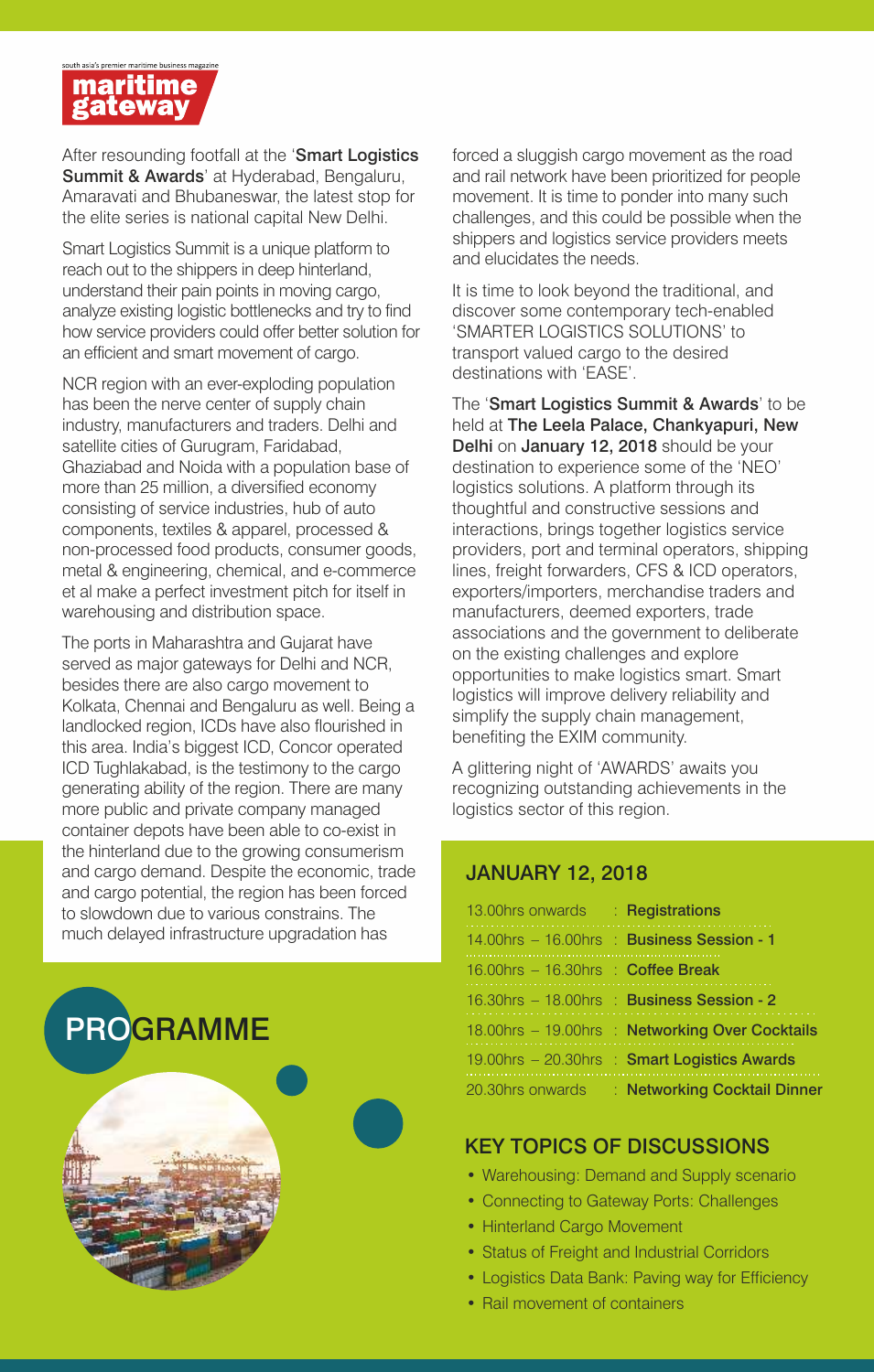## WHY ATTEND SMART LOGISTICS SUMMIT 2018?

Manufacturing sector along with Exporters/Importers incur an excess of 14-16% of cost on logistics, which includes raw material sourcing from mines to the factory and movement of finished goods from factory to various domestic and international markets. The scenario is no different for bulk or containerized products. Hence, it is time to relook at the smarter ways to cut down on cargo movement cost, which can translate to better margin for the industry.

- The summit seeks to engage LEADERS in export & import, mining, manufacturing, metal & mineral, traders, logistics & supply chain, port & terminals operation, shipping lines, and policy makers to drive cost-effective and efficient supply chain management.
- Network with industry body representatives, senior government officials, and be a part of a solution-driven dialogue
- Share the current and future outlook for your industry in general and highlight your company in particular
- Prospects for further industrialization of the region and scope for downstream industries & industrial parks
- Brainstorm on various supply chain related bottlenecks involving road/rail/marine/air transport, logistics parks/hubs, ICD/CFS and ports that needs to be addressed to aide faster cargo evacuation and market reach, and production efficiency
- Mapping future demand V/s production & supply scenario of metal industry such as steel, aluminum and alloys
- Interact with MNC and domestic freight forwarders on best practices in end-to-end movement of raw material, mineral and finished good between mines—factory port—consumption centre, and work on partnership strategies to expand market reach for your product
- State of preparedness to meet rising demand for containerized cargo
- The summit will also focus on challenges faced by Exporters of Marine Food and other Perishable goods during shipment







# WHO SHOULD ATTEND?

- Shippers: Importers, Exporters, Retailers, Manufacturers
- **Ports: Bulk Ports, Container** Terminals and Dry Ports
	-
- Ocean Carriers Main Line Operators, Feeders
- Container Train Operators
- Trucking and Haulage Companies
- Distribution Centers / Warehouses
- Government Officials
- 3PLs / Freight Forwarders / CHAs
- Technology Providers
- Port Equipment Providers
- Trade and Industry Associations
- Lawyers / Insurance Companies / **Consultants**